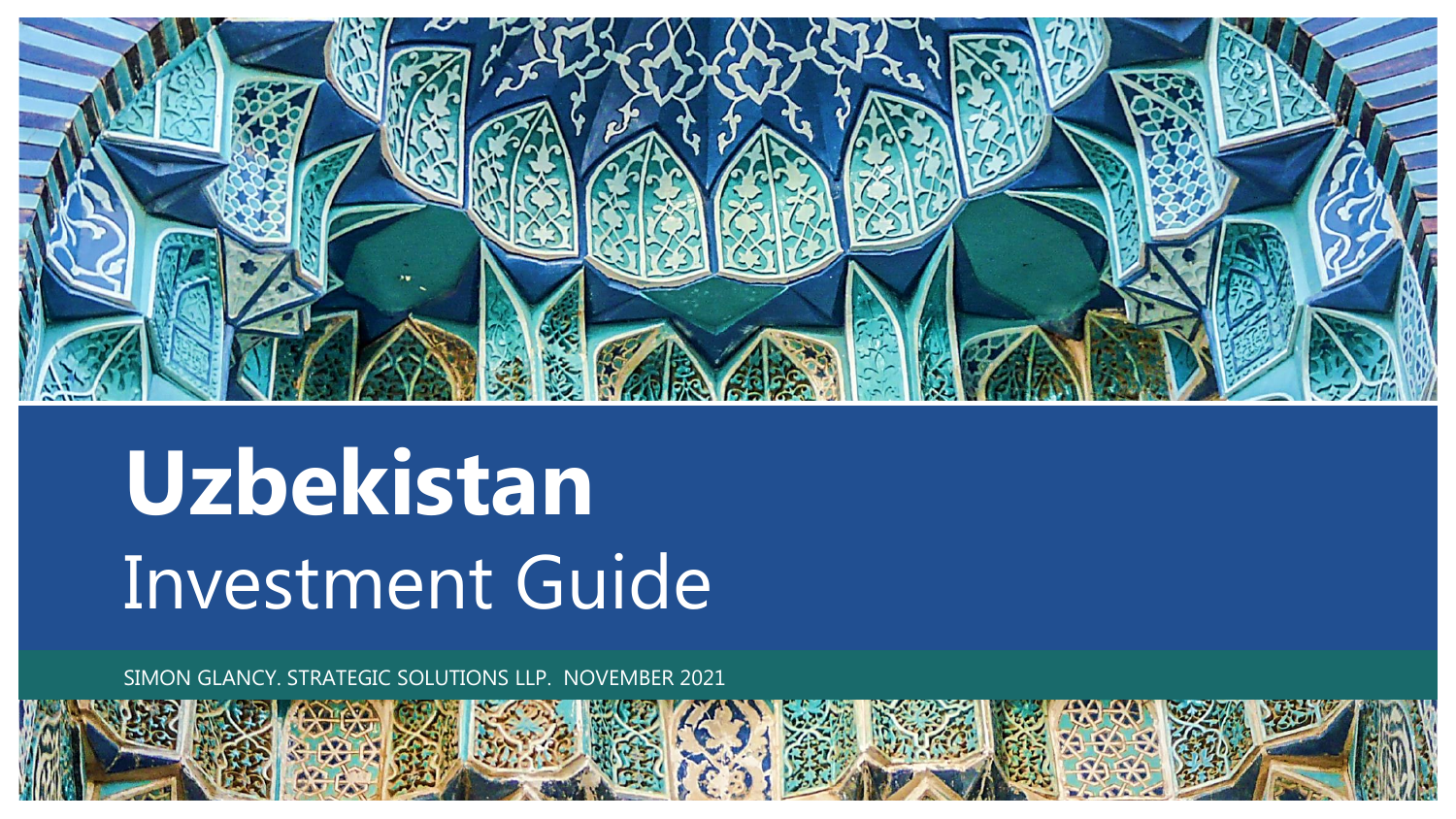## INVESTOR CLIMATE IN UZBEKISTAN

### Government policies are stimulating foreign investor activity

- Tax and customs incentives targeted at foreign investors.
- Improvements in Uzbekistan's ranking in international business ratings.
- Reducing the state's dominance across the economy (large-scale privatisations, dismantling state monopolies).
- Focus on import substitution and more added value manufacturing (food processing, pharmaceuticals, construction materials).
- Scaling up exports (food, textiles, metals) and opening up new export markets (Gulf states, Asia, Europe).
- Greater use of new technologies to deliver state services.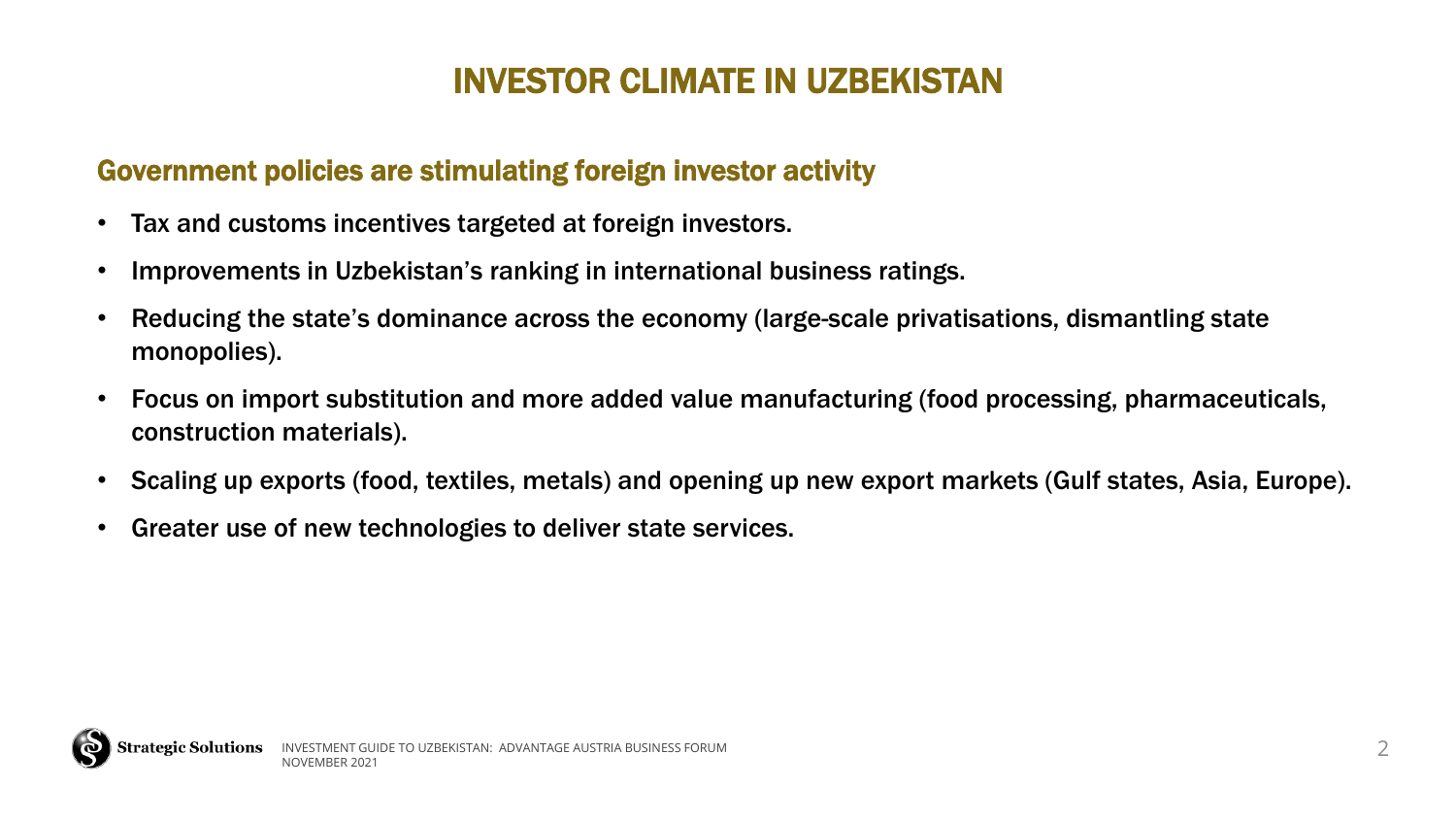## INVESTOR CLIMATE IN UZBEKISTAN

#### For the majority of investors, Uzbekistan is still a new market

- Active foreign investors usually have long-standing business ties to Uzbekistan Russia, China, Turkey, Germany
- Whereas new foreign investors tend to be cautious before committing to the market:
	- $\triangleright$  scrutinising the effectiveness of ongoing reforms.
	- $\triangleright$  undertaking market and product feasibility studies, company due diligence and political risk assessment.
	- $\triangleright$  placing small bets investing in greenfield operations or JVs. Typically short-term investments of 2-3 years, worth under \$10m.
	- $\triangleright$  preferring to build new facilities over acquiring existing businesses or assets (manufacturing, logistics, hotels).
	- $\triangleright$  avoiding M&A, at least in the first phase of market entry.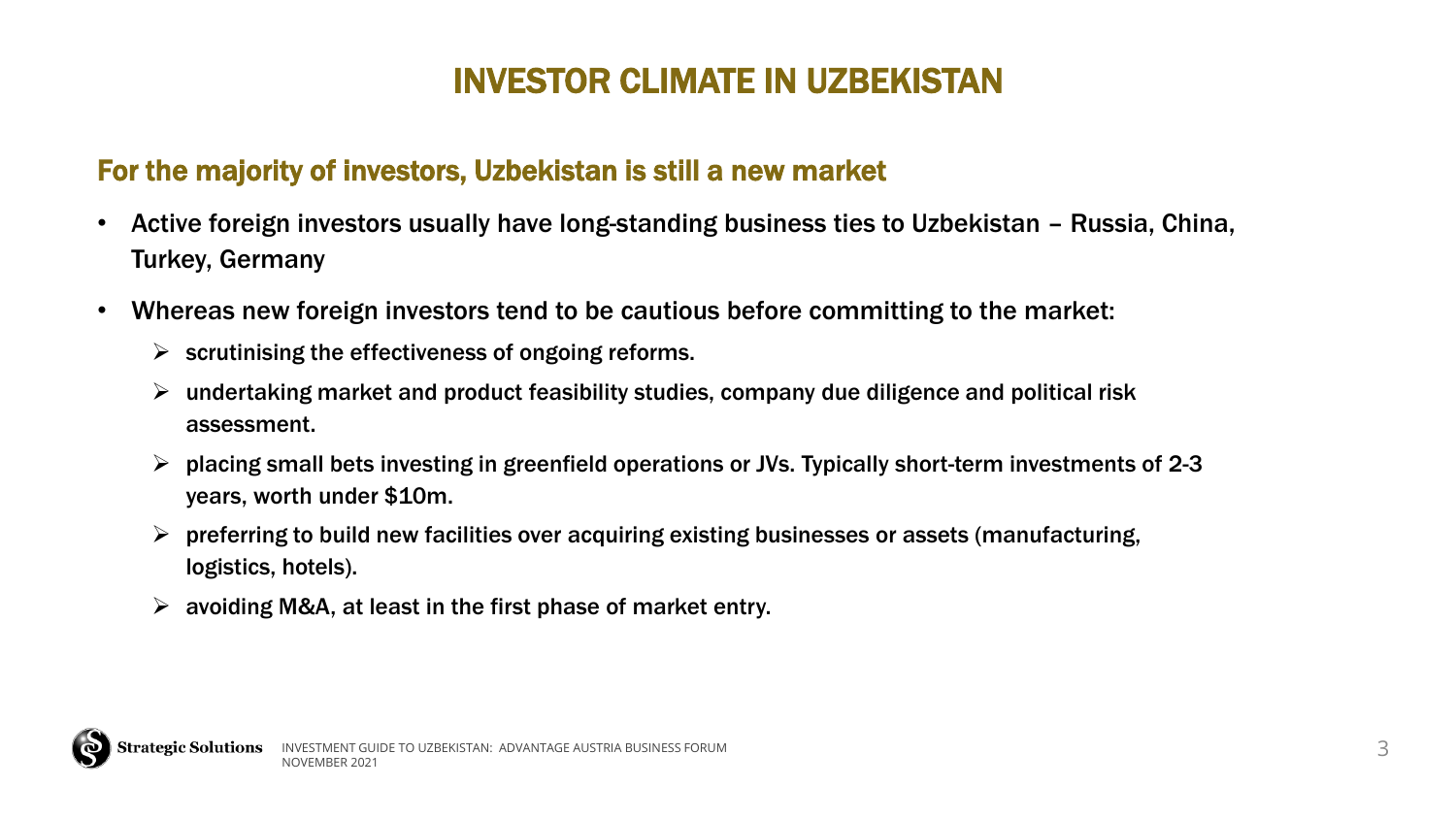## INVESTOR CLIMATE IN UZBEKISTAN

#### Challenges faced by foreign investors in Uzbekistan are varied

- Lack of market knowledge and local contacts.
- Language barrier.
- Scarcity of trained and experienced staff.
- Engagement with multiple state stakeholders (centre vs regions; ministries vs agencies).
- Infrastructure:
	- $\triangleright$  roads
	- $\triangleright$  railway infrastructure
	- $\triangleright$  power supply
	- $\triangleright$  connectivity (internet)
- Ongoing market reforms are addressing these issues but it will take time.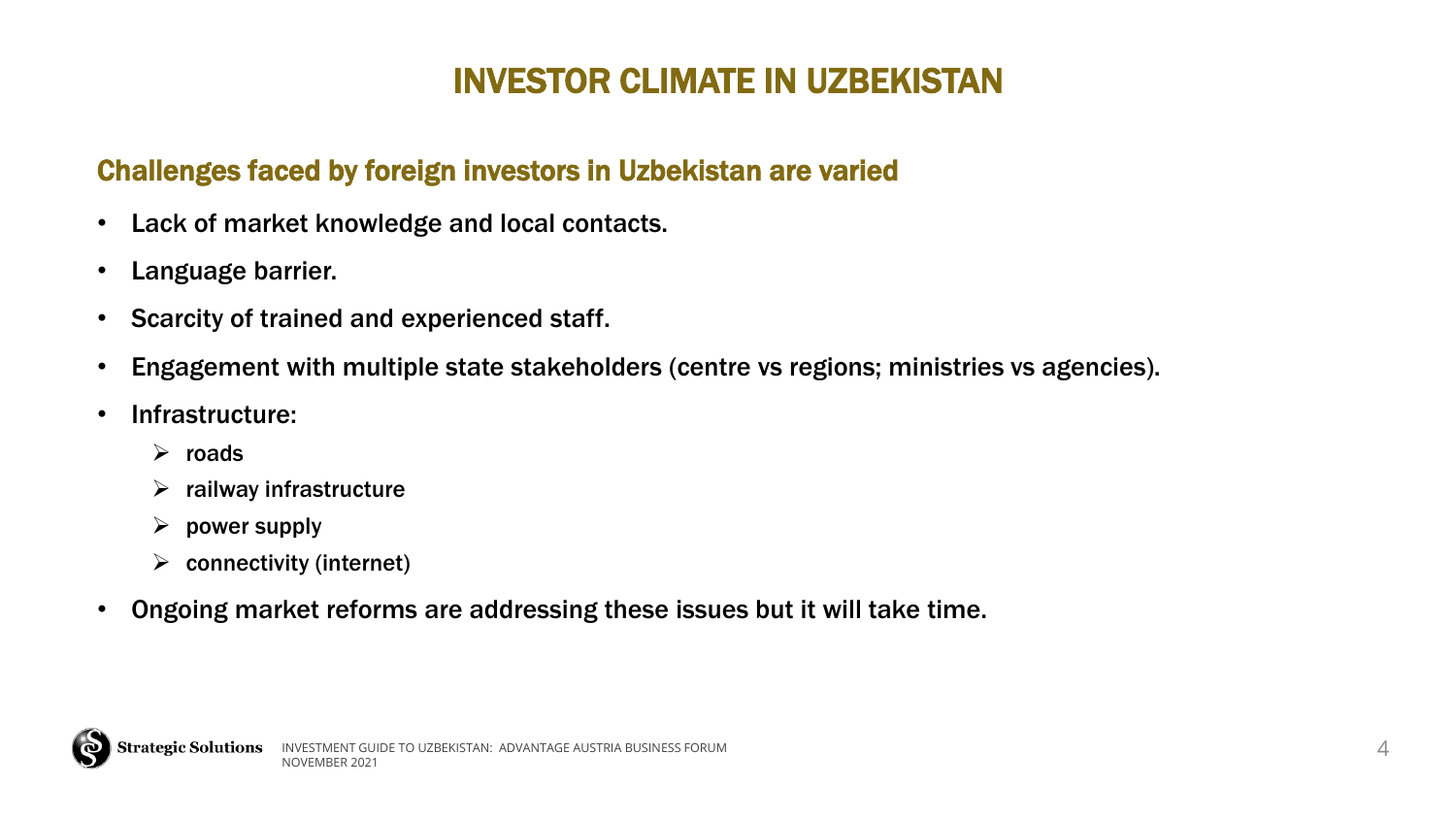## ROUTES TO MARKET

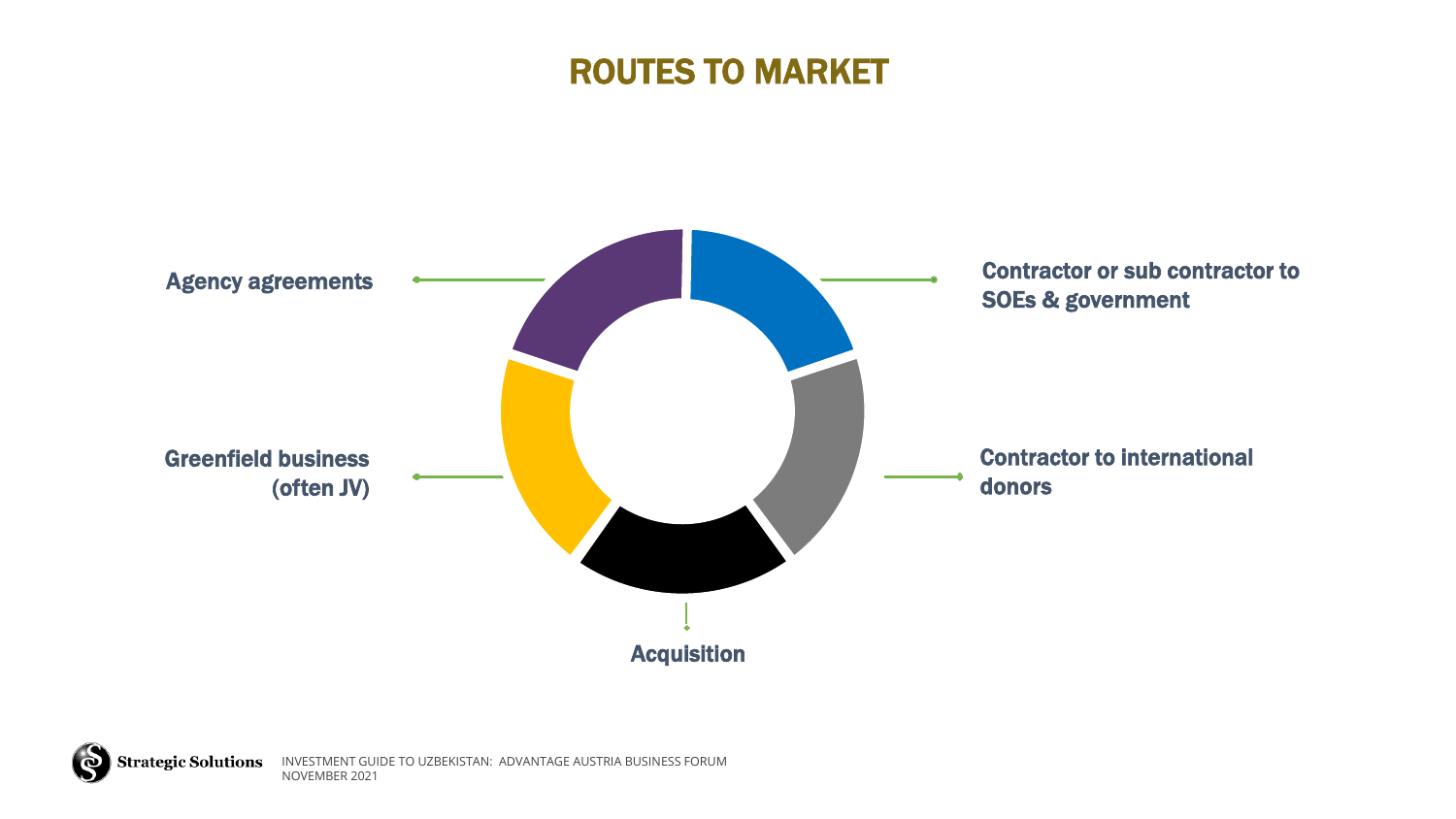#### Renewable energy

Renewable energy represents some of Uzbekistan's largest FDI deals in 2020-2021:

- ACWA Power (Saudi Arabia) \$1.2bn investment in solar electricity plant in Syrdaryo region
- Masdar (UAE) \$710m investment in two solar electricity plants in Navoi region
- Total Eren (France) \$100m investment in solar electricity plant in Samarkand region

Growing interest in using renewable energy in other state owned enterprises:

• renewable energy solutions for new build and modernisation projects across Uzbekistan's airport network -Samarkand Airport.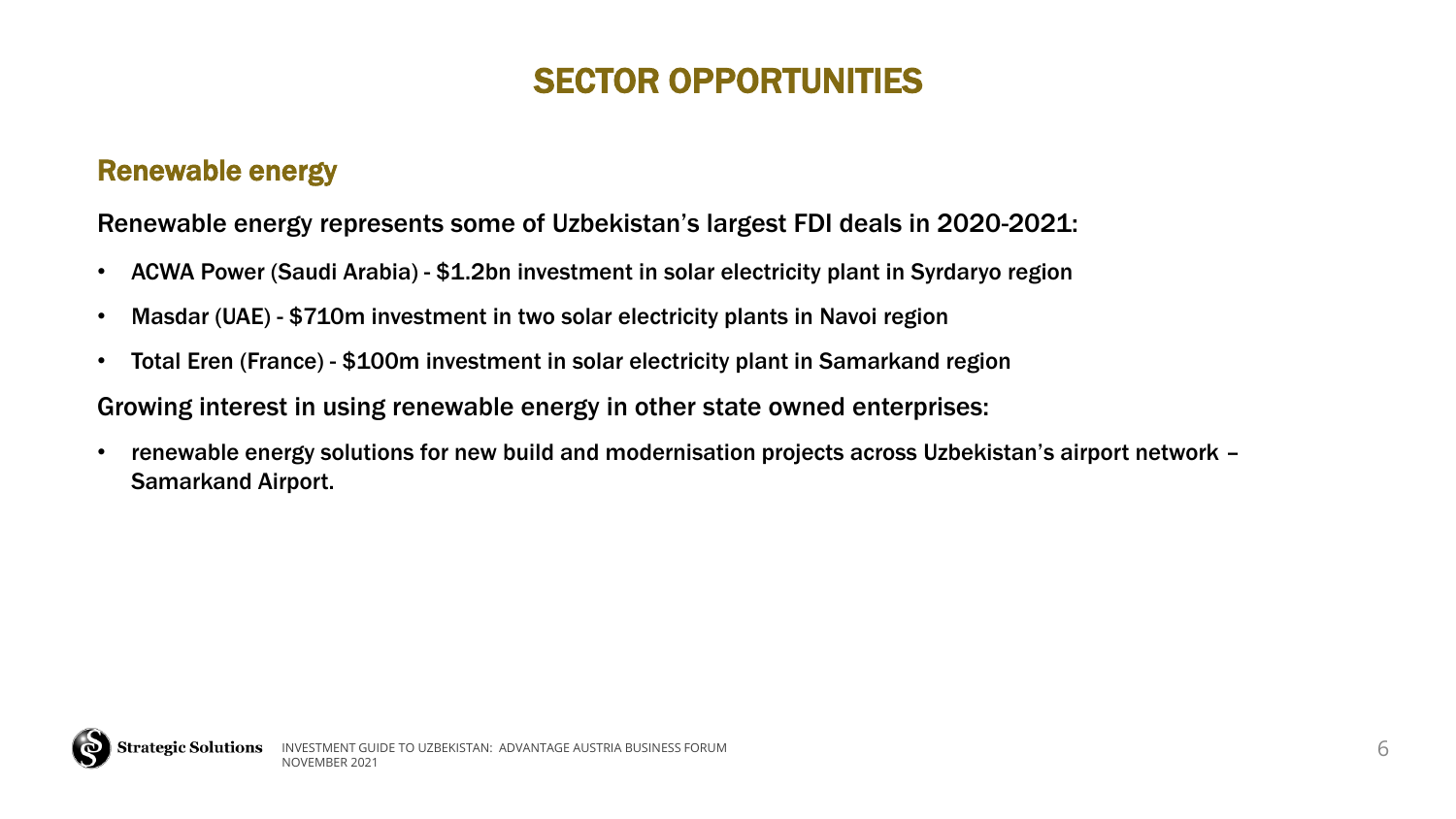#### Water infrastructure

#### Mainly PPP investments.

- Veolia (France):
	- $\triangleright$   $\epsilon$ 1.5bn contract to modernise the water infrastructure in Tashkent city project. By far the biggest private sector water investment to date.
	- $\triangleright$   $\in$  1.3bn contract to operate, manage and maintain Tashkent city's urban heating system until 2051.
- Suez International (France) €185m contract to modernise Tashkent city's water and wastewater networks and improve the management of the municipal operator Tashkent Shahar Suv Taminoti during 2020-2027.
- China Civil Engineering and Construction (China) \$50m contract to modernise the water supply and sanitation system in Tashkent region.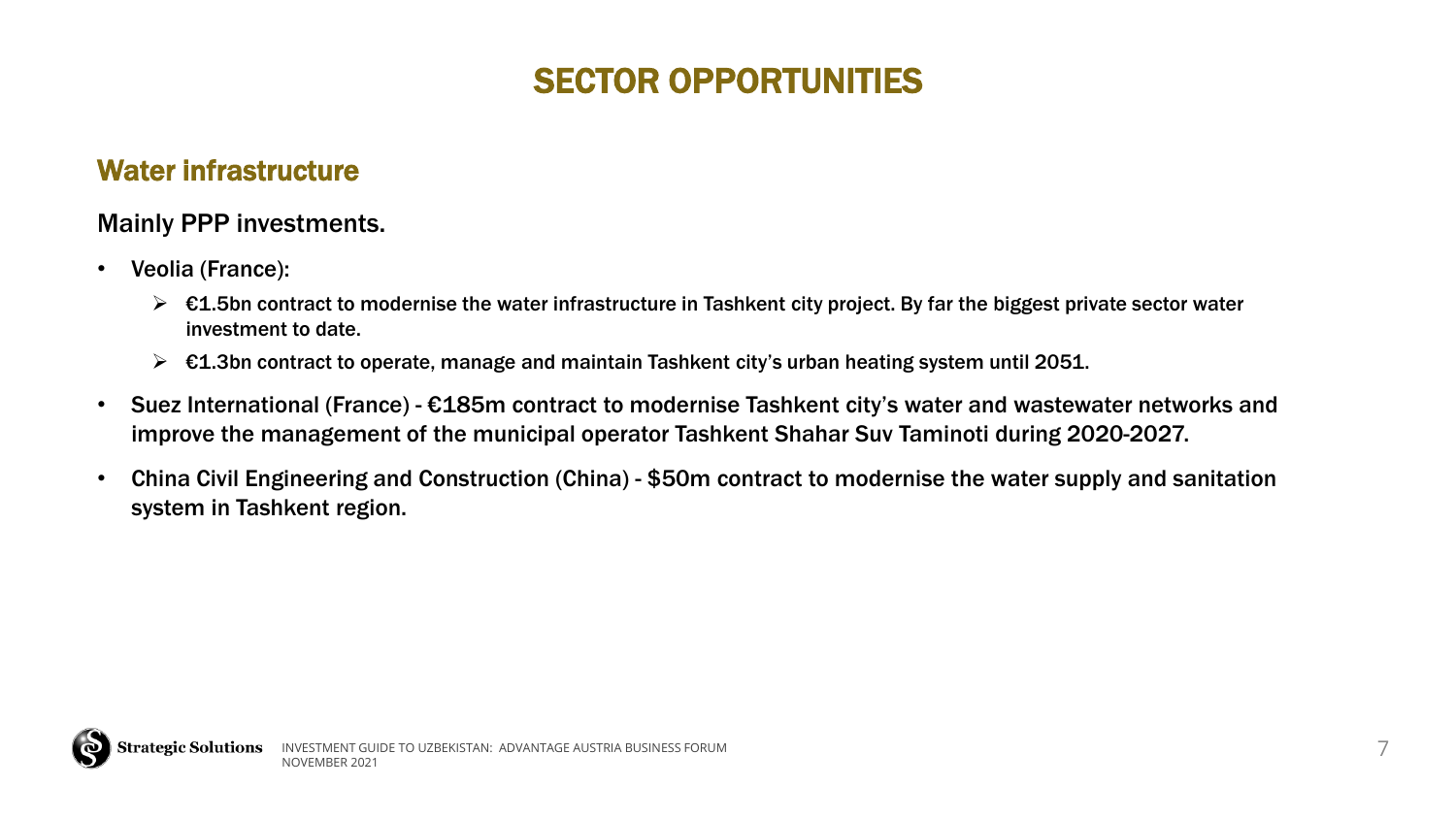### Construction materials

- 30 investor projects worth \$254m, all new build.
- In partnership with the Uzbek construction association O'zsanoatkurilishmateriali.
- Chinese investors dominate (23 projects):
	- $\triangleright$  building state of the art cement factories
	- $\triangleright$  financing production of insulation materials, gypsum and ceramics
- German investors also active:
	- $\triangleright$  Knauf International (Germany) \$12m investment in gypsum factory in Ferghana,
	- Commerzbank (Germany) \$22m in financing for expansion of Kyzlkumcement production facilities.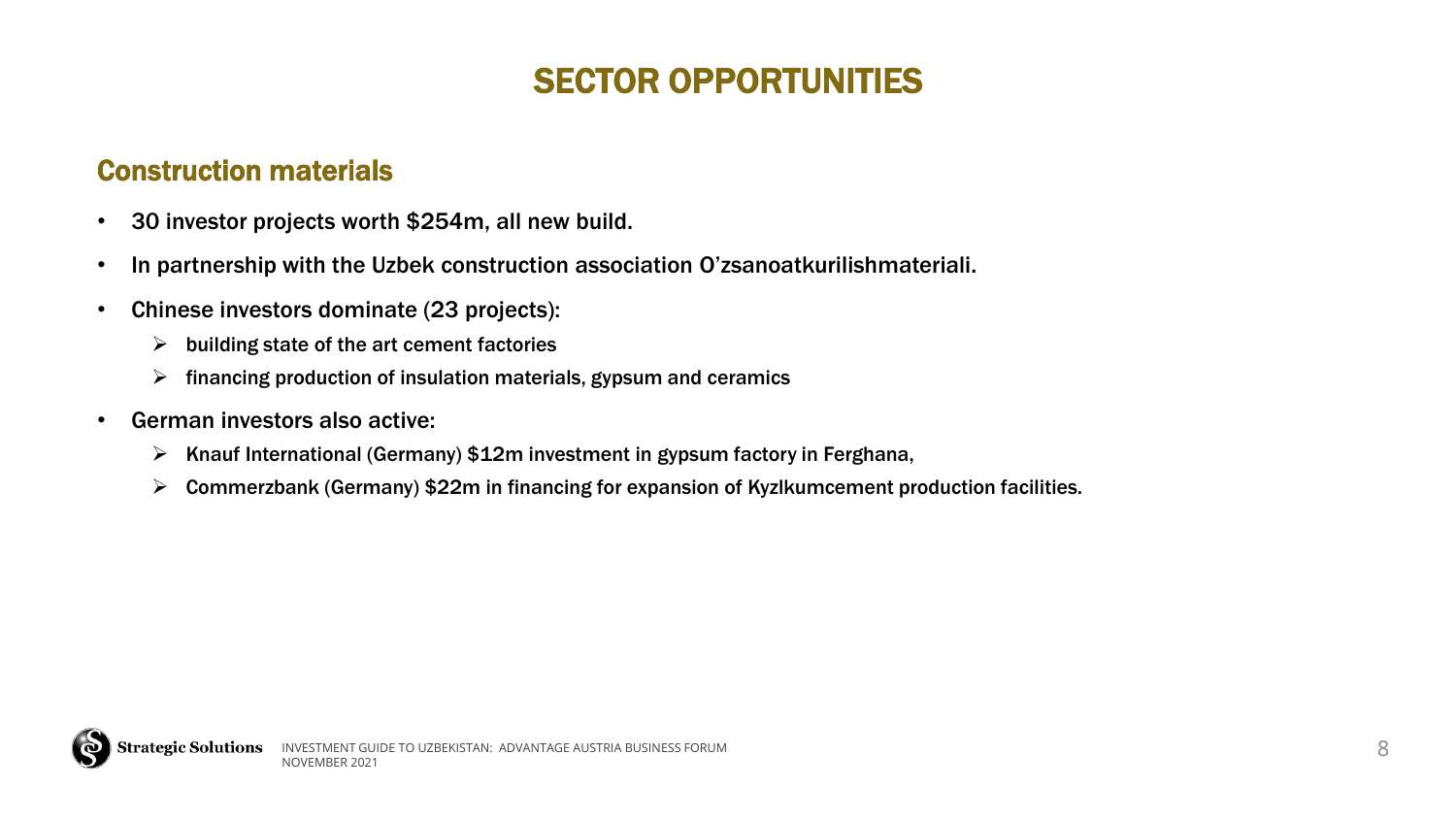#### **Healthcare**

Investor activity includes:

- *Diagnostic centres:* Kani-Med Healthcare (Turkey) \$8.5m to build two specialist medical centres (one is perinatal) in Surkhandaryo. New Life Medical llp, backed by \$12m financing from Rosbank, is building a private cardiology centre in Tashkent.
- *Medical laboratories:* Libitum Medical Equipment (Switzerland) \$10m to build a medical laboratory in Tashkent.
- *Industry cluster:* China Uzbekistan Medical Technical Park under construction with Chinese financing of \$10m.
- *Hospitals:* Khalifa Bin Zayed AI Nahyan Foundation (UAE) \$25m modernisation and upgrade of a public hospital in Nukus, Karakalpakstan.
- *Sanatoria:* Al Hamdani Group (Oman) \$20m to build a sanatoria in Namangan.